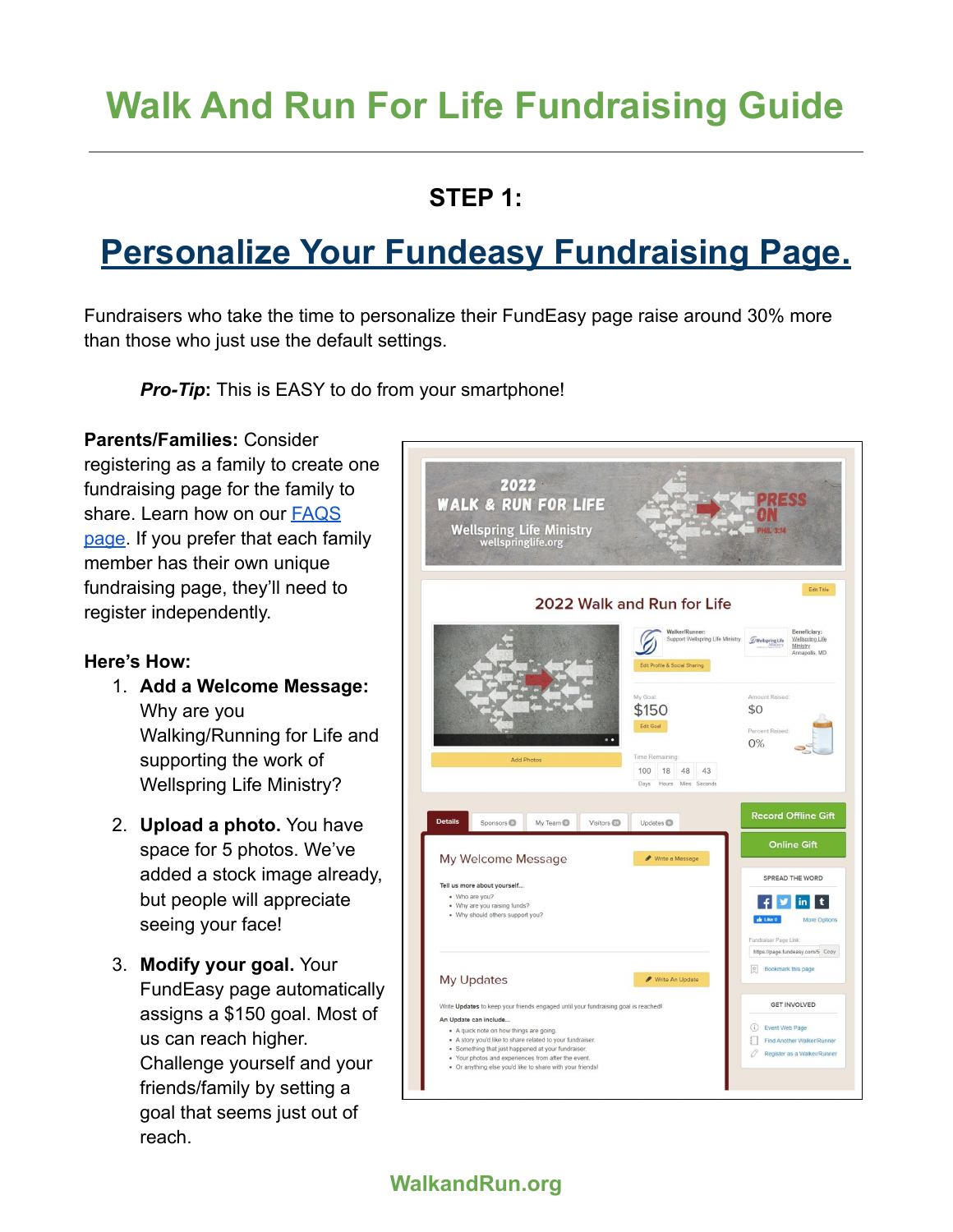#### **STEP 2:**

## **Share Your Link and Raise Funds.**

Now that you have a personalized, unique FundEasy page, you can start raising money! Remember: if you raise \$150 or more by Sept 1, you will receive a free commemorative shirt.

#### **Here's how:**

| $\Box$ Give to Yourself. Others will appreciate that you are devoting Time and Resources.                                                                                                                                     |
|-------------------------------------------------------------------------------------------------------------------------------------------------------------------------------------------------------------------------------|
| <b>Pro-Tip:</b> Randomly contribute \$1-2 to your fundraiser so that your total doesn't<br>end in \$0 or \$5. People like to see round numbers, and donors will likely<br>contribute \$3 or \$4 more to round out your total. |
| $\Box$ Contact the people who sponsored you last year. Thank them for their past support,<br>and invite them to consider a donation this year. Direct them to your FundEasy page.                                             |
| $\Box$ Share your link on Facebook. Do this a few times before the day of the walk/run.<br>We've drafted some possible post ideas and calendar in the <b>Fundraising Tips</b> .                                               |
| $\Box$ Email your link. People are busy, so again, you might need to send a few emails.<br>There's a sample in the <b>Fundraising Tips</b> .                                                                                  |
| Research your company's matching gift program. If your company matches gifts,<br>you can double your dollars! Check with your Human Resources department.                                                                     |
| $\Box$ Update your <b>FundEasy page regularly.</b> Participants who update regularly raise more!<br>This is easy from your smartphone, tablet, or computer. Let people know how close you<br>are to reaching your goal!       |
| Enter offline gifts onto your <b>FundEasy page</b> . Learn how on our <b>FAQ page</b> .                                                                                                                                       |
| □ Share your FundEasy URL. We've created "Sponsor Me" cards to share your<br><b>FundEasy page</b> with others. Be sure to fill in your FundEasy URL details, as well as<br>your name.                                         |

□ Say Thank You. Remember to thank every individual who helps you reach your goal. Let them know that by giving, they are actively joining the mission field in our community and spreading the truth, hope, and love of Jesus!

#### **WalkandRun.org**